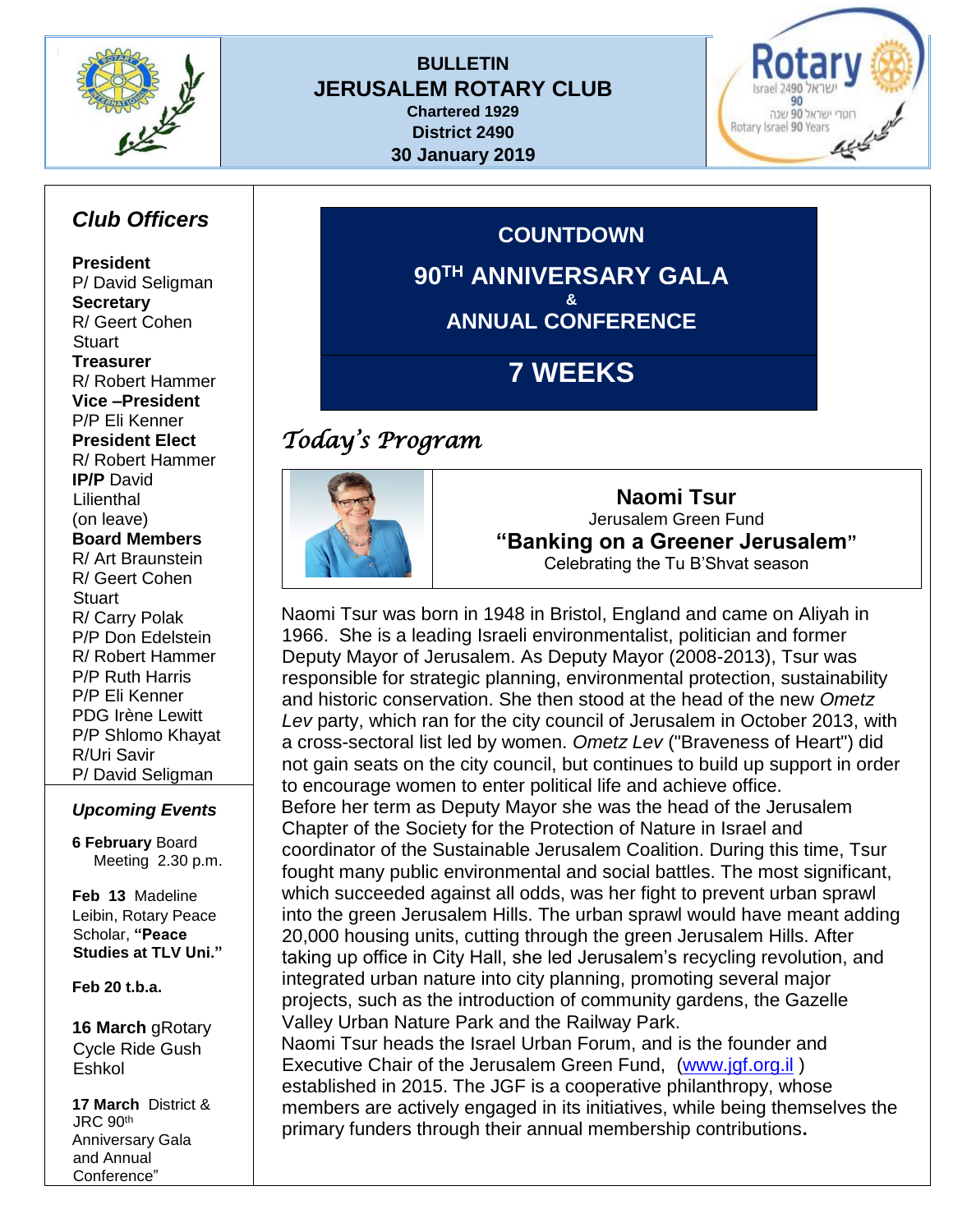# *The President's Corner*



Last night a group of us went to the weekly lecture series at Tantur. This week the speakers were Rabbi David Rosen and Archbishop Pierbattista who spoke on the topic "Achievements and Challenges of Jewish Catholic Relations in the Pope Francis Era." What impressed me after the presentations and the response to questions from the floor was how far the discussion had come over recent years. Differences and difficulties were not ignored but it was clear that dialogue continues in an atmosphere of trust that genuinely seeks solutions. Dialogue. We have heard that word so often but seem to meet it so rarely in our public discourse. Nowadays with our divided societies, here and abroad, we are more likely to find shouting

matches, insults and abuse, rather than believing that "the other" might have a case, a point of view that deserves consideration. Moderation, understanding, consensus, are all words that have disappeared from the discourse. With these thoughts running through my head this morning I wondered how a private citizen with no particular authority or power can make a difference. We need to listen to what other people have to say, treat opinions with respect or dismiss them without aggression, or not to go for the zero game where the victor takes all. Lots to think about as individuals, as communities, in the way we treat others. In other words as, we would like to be treated ourselves. Part of the definition of "dialogue" in the Oxford dictionary states "discussion between representatives of two groups etc., exchange of proposals [from the Greek *dialogos* to converse] It was an impressive session at Tantur last night.

*David Seligman President 18-19*

*Foundation Greetings Happy Birthday*  **4 February** Lillian Landau (Benny, take note!) *Thought for theWeek*   $\mathbf{u}$ "It is easier to fight for our principles than it is to live up to them". (Alfred Adler) Donate to the Foundation!!! It is interesting that at each Scholarship Award Ceremony, as some students receive their certificate and cheque,, they hand over a letter of thanks. But not all!

**ETHICS FORUM of ROTARY ISRAEL ANNUAL CONFERENCE** Friday 1 February 2019

## **"ETHICAL CHALLENGES FACING PUBLIC VIOLENCE IN ISRAEL**

Hofein Hall Faculty of Law Tel Aviv University

An interesting and wide ranging program.

- **For details of the program contact Irène.**
- **Note that all proceedings are in Hebrew**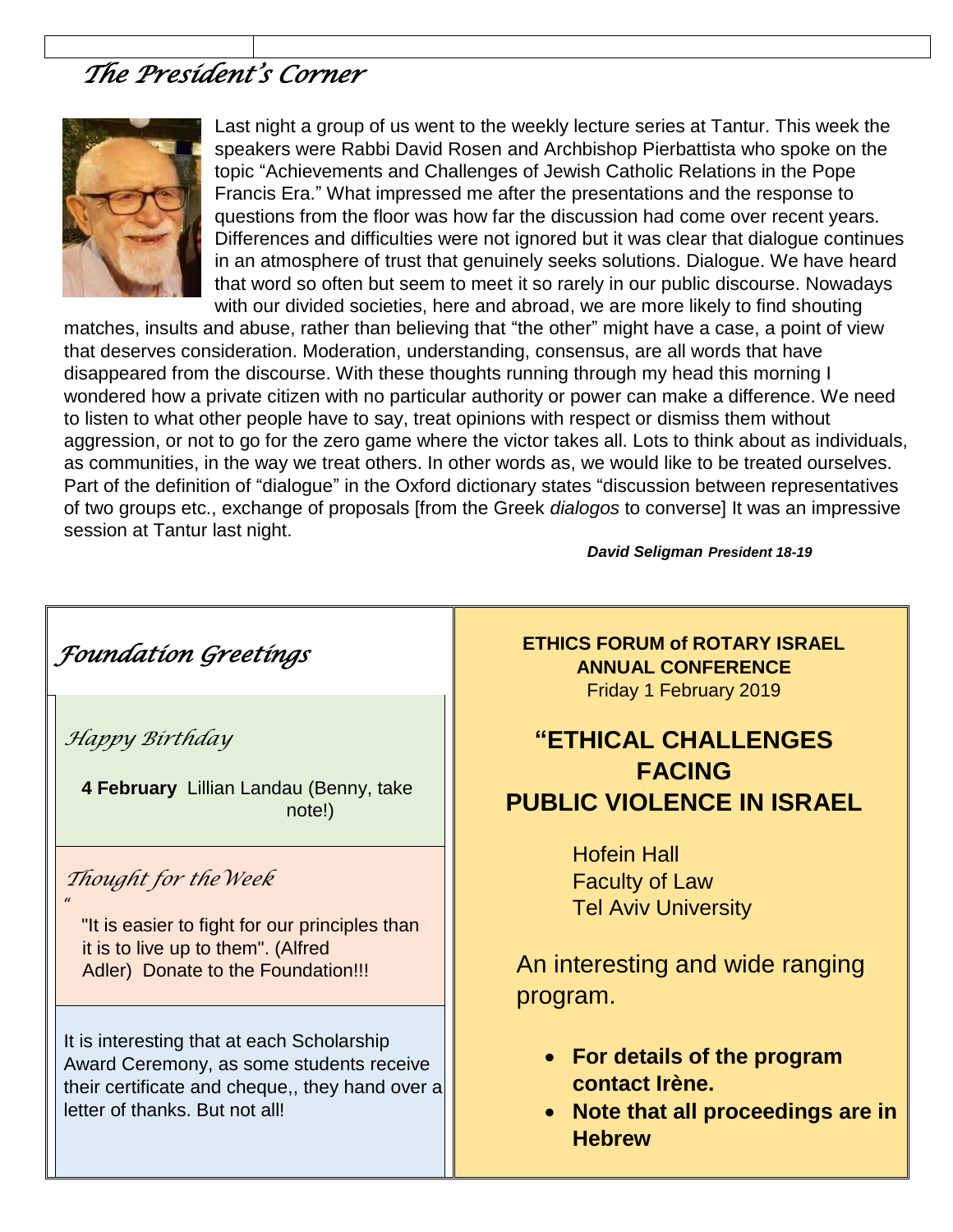

### **Rotary Club St. Petersburg**

It all varies from US\$ 40 per week to a diversified multinational mass media and entertainment conglomerate and other remarkable events during this coming week:

- **- 28 January [1724](https://www.onthisday.com/events/date/1724)** The Russian Academy of Sciences founded in St. Petersburg by [Peter the Great](https://www.onthisday.com/people/peter-the-great) and was implemented in a Senate decree. Until 1917 it was called St. Petersburg Academy of **-** Sciences
- 
- **- 29 January [1920](https://www.onthisday.com/events/date/1920)** [Walt Disney](https://www.onthisday.com/people/walt-disney) started work with KC Slide Co for \$40 a week



- **- 30 January [1800](https://www.onthisday.com/events/date/1800)** US population: 5,308,483; African American population 1,002,037 (18.9%)
- **- 31 January [1968](https://www.onthisday.com/events/date/1968)** Nauru (formerly Pleasant Island) declared independence from Australia



- **-**
- **- 1 February[,1968](https://www.onthisday.com/events/date/1968)** Saigon police chief Nguyễn Ngọc Loan executes Viet Cong officer Nguyễn Văn Lém with a pistol shot to head. The execution was captured by photographer Eddie Adams and became an anti-war icon
- **- 2 February [1653](https://www.onthisday.com/events/date/1653)** New Amsterdam becomes a city (later renamed New York)
- **- 3 February [1994](https://www.onthisday.com/events/date/1994)** President [Bill Clinton](https://www.onthisday.com/people/bill-clinton) lifts US trade embargo against Vietnam

Today we toast the Rotary Club of St. Petersburg, Russia, on the founding of the Academy of Science by Peter the Great on January 28, 1724. The RC St Petersburg was one of 3 Rotary Clubs founded in 1990 to start a network of Rotary Clubs in Russia.

Now headquartered in [Moscow,](https://en.wikipedia.org/wiki/Moscow) the Academy (RAS) is considered a civil, self-governed, noncommercial organization chartered by the [Government of Russia.](https://en.wikipedia.org/wiki/Government_of_Russia) As of November 2017, the Academy included 1,008 institutions and other units. In total about 125,000 people are employed of whom 47,000 are scientific researchers. The Nobel Prize laureates of the were Academy include N.N. Semenov in 1956, P.A. Cherenkov, I.M. Frank, I.E. Tamm in 1958, L.D. Landau in 1962, N.G. Basov and A.M. Prokhorov in 1964, P.L. Kapitsa in 1978, J.I. Alferov in 2000, and V.L. Ginsburg in 20